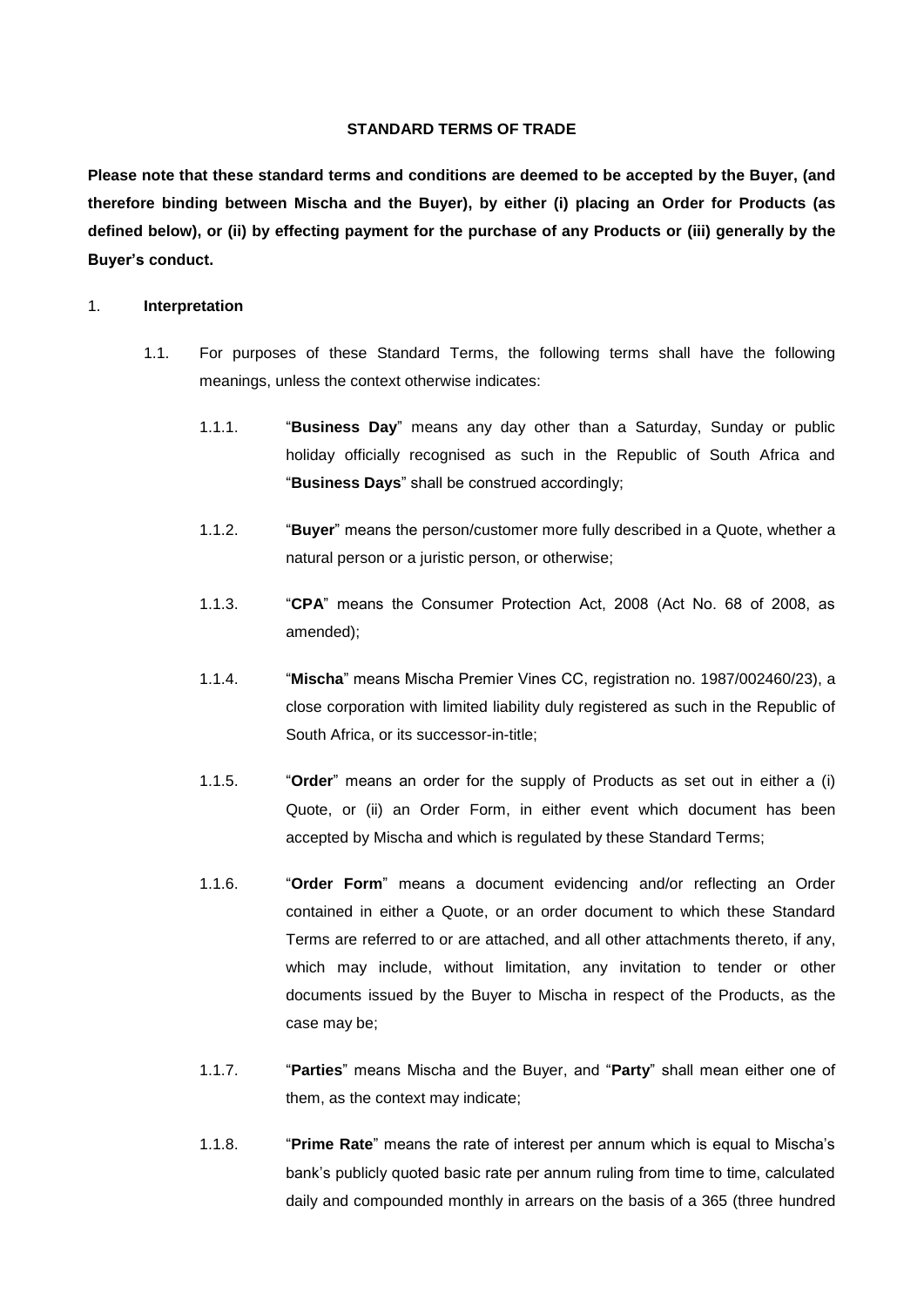and sixty five) day year, irrespective of whether it is a leap year or not, charged by the said bank on the unsecured overdrawn current account of its most favoured corporate clients in the private sector from time to time (and in the case of a dispute as to the rate so payable, the rate shall be certified by any manager or assistant manager of any branch of the said bank, acting as an expert and not as an arbitrator, whose appointment need not be proved, and whose decision shall, save in the event of manifest error, be final and binding upon the Parties);

- 1.1.9. "**Products**" means vine scions and/or rootstock products reflected in a Quote ordered by the Buyer from Mischa in terms of an Order and/or more fully described in an Order Form and/or such additional Products as may be requested by the Buyer from Mischa in writing from time to time;
- 1.1.10. "**Quote**" means the written document and/or verbal quotation from Mischa to the Customer in respect of the supply of Products; and
- 1.1.11. "**Standard Terms**" means these standard terms and conditions, together with any appendices, schedules and/or annexures attached hereto.
- 1.2. Words importing the singular shall include the plural and vice versa, and words importing the masculine gender shall include females and words importing persons shall include partnerships and bodies corporate.
- 1.3. When any number of days is prescribed in these Standard Terms, same shall be reckoned exclusively of the first and inclusively of the last day unless the last day falls on a Business Day, in which case the last day shall be the next Business Day.
- 1.4. The headnotes to paragraphs hereof are inserted for reference purposes only and shall not affect the interpretation of any of the provisions to which they relate.
- 1.5. The rule of construction that a contract shall be interpreted against the party responsible for the drafting or preparation of the contract, shall not apply.
- 1.6. Any reference in these Standard Terms to a Party shall include a reference to that Party's assigns expressly permitted under these Standard Terms and, if such Party is liquidated or sequestrated, be applicable also to and binding upon that Party's liquidator or trustee, as the case may be.

# 2. **Quotation**

2.1. Any Quote given is not an offer by Mischa to sell the Products but is merely an invitation by Mischa to the Buyer to do business with Mischa.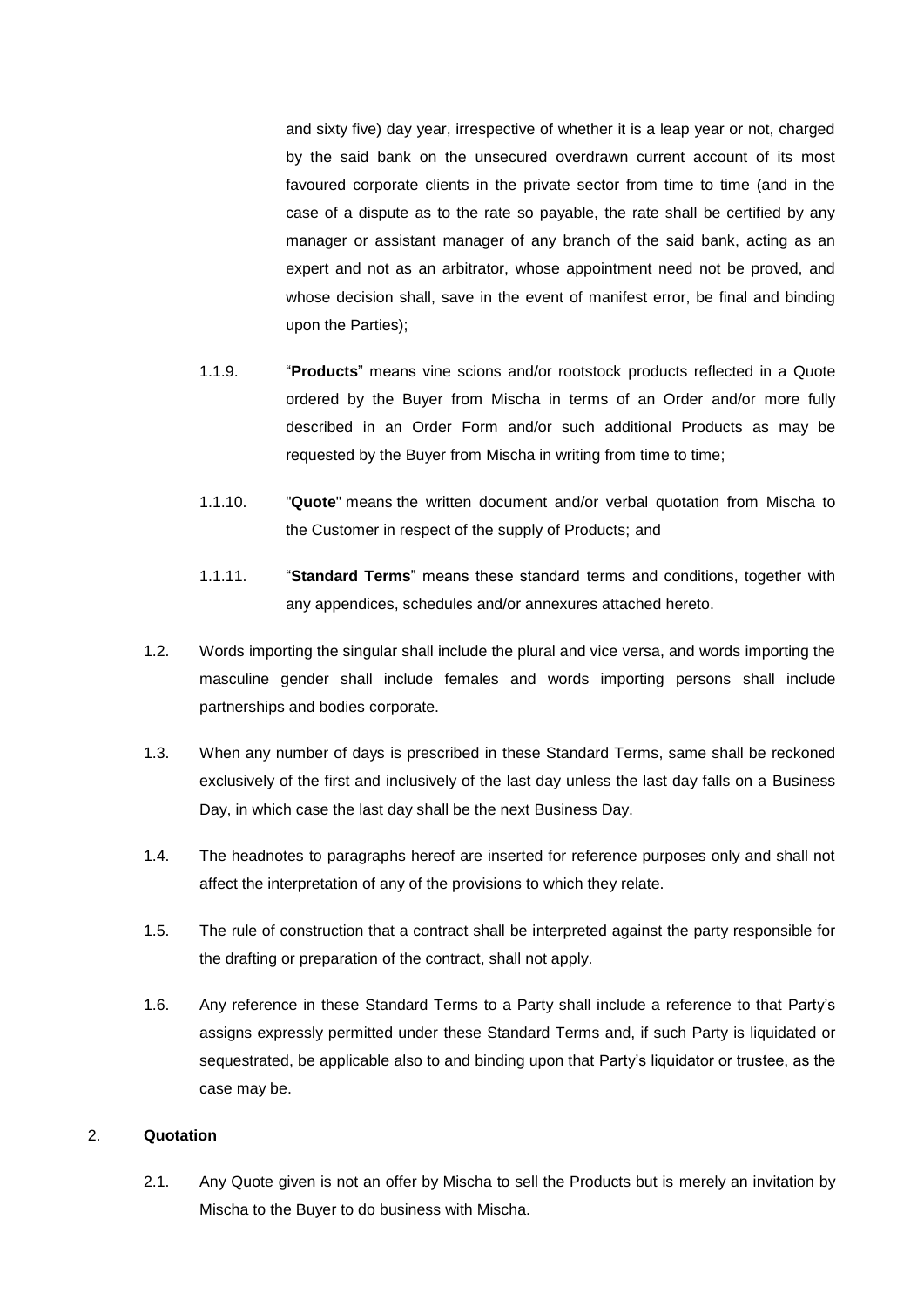- 2.2. A Quote may be revoked at any time by Mischa.
- 2.3. The Buyer must within three (3) business days of receipt of a Quote from Mischa communicate the Buyer's acceptance of that Quote by either (i) signing the duly completed Quote and returning the same to Mischa (which document will then constitute an Order Form) or (ii) effecting payment of a deposit as detailed below, in which event that Quote will become an Order Form, failing which that Quote shall cease to be of any force and effect.
- 2.4. Mischa may accept or reject in whole or in part any Order placed upon it by the Buyer pursuant to an Order Form. Accordingly, a binding contract shall only come into force between Mischa and the Buyer in relation to the supply of Products if after receipt by Mischa of an Order Form, Mischa either confirms to the Buyer that such a contract has been concluded, or accepts a payment (or part payment) for the Products so ordered and tenders delivery in accordance with an Order Form.
- 2.5. Each and every Quote by Mischa will describe the Products the Buyer wishes to purchase, along with the purchase price, intended date and place of delivery, or intended date and place of collection of the Products by the Buyer, and any other information Mischa wishes to include in the Quote.

#### <span id="page-2-2"></span><span id="page-2-0"></span>3. **Terms Regulating an Order of Products**

- 3.1. A contract for the purchase of Products by the Buyer from Mischa will only come into existence on the earlier of (i) written acceptance of a Quote by the Buyer (thereby becoming an Order Form) or (ii) delivery of the Products specified in a Quote to the Buyer or (iii) payment of the purchase price (in part or in full) as specified in a Quote (thereby becoming an Order Form). Each contract for the purchase of Products as described herein shall constitute a separate and indivisible purchase contract for Products ("**Purchase Contract**") subject to the Standard Terms.
- <span id="page-2-1"></span>3.2. The purchase and sale of the Products shall be regulated in accordance with this document, a Quote to which this document may be attached, and any specifications, drawings or documents attached to and forming part of that Quote or Order Form. It is hereby agreed that the aforesaid documents constitute the Purchase Contract and shall constitute the entire agreement between the Parties regarding the sale of the Products. Neither the Buyer nor Mischa shall be entitled to rely upon any other agreements, proposals, negotiations, Quotes, guarantees or representations (whether oral or in writing), in regard thereto, unless reduced to writing, it is expressly stated in such document to form part of the Purchase Contract and is signed by Mischa.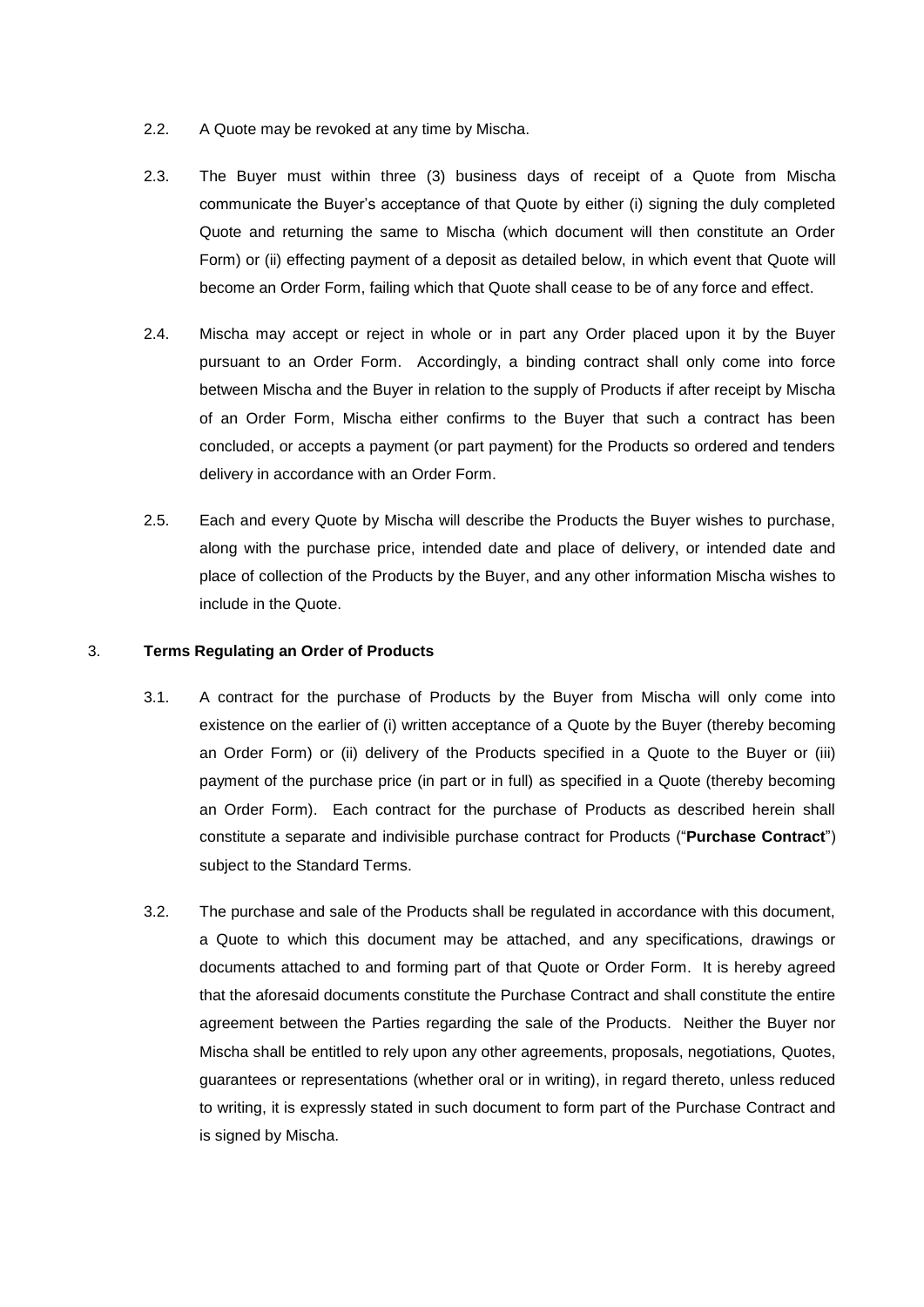- 3.3. It is specifically recorded and agreed that the terms and conditions of any Quote, delivery note and/or other documentation delivered by Mischa to the Buyer prior to the placing of, or pursuant to any Order shall be of no force and effect to the extent that such terms and conditions conflict with clauses [3.1](#page-2-0) and [3.2 above](#page-2-1) and Mischa shall not be bound by any such terms and conditions.
- 3.4. In the event of a conflict between the provisions of a Purchase Contract and/or the provisions of any of the Buyer's documentation, or any annexure or schedule attached thereto, if any, the provisions of these Standard Terms (and the remainder of the Purchase Contract) shall take precedence, unless otherwise agreed by Mischa in writing.

# <span id="page-3-2"></span>4. **Acceptance Of The Order**

- 4.1. Every Order for Products that the Buyer places with Mischa, whether orally or in writing shall be subject to the terms and conditions of these Standard Terms. In the event that an Order has been placed verbally with Mischa, such Order shall be reduced to writing in the form of an Order Form within 72 (seventy two) hours after the verbal communication and signed by or on behalf of Mischa.
- <span id="page-3-0"></span>4.2. The Order Form constitutes an offer to Mischa by the Buyer to purchase the Products set out therein, which offer shall be accepted by Mischa on written notice to such effect to the Buyer within 48 (forty eight hours) of receipt of the Order Form. Should the offer not be so accepted, it shall be deemed not to have been accepted and no Purchase Contract shall come into being.
- 4.3. Acceptance of the Buyer's Order Form as set out in clause [4.2](#page-3-0) above will bring into force a valid and binding Purchase Contract as of the date of such acceptance for the sale of the Products by Mischa to the Buyer, subject to the provisions of these Standard Terms.

#### <span id="page-3-1"></span>5. **Deposit, Pricing And Payment**

5.1. The Buyer hereby acknowledges and agrees that the purchase price as specified in a Quote, Order or an Order Form is not fixed and remains subject to any changes in the current value of the Products on or before the delivery of the Products to the Buyer, and will exclude VAT. Subject to these Standard Terms, the definitive purchase price payable pursuant to a Purchase Contract shall be the amount reflected as owing on a valid tax invoice issued by Mischa to the Buyer.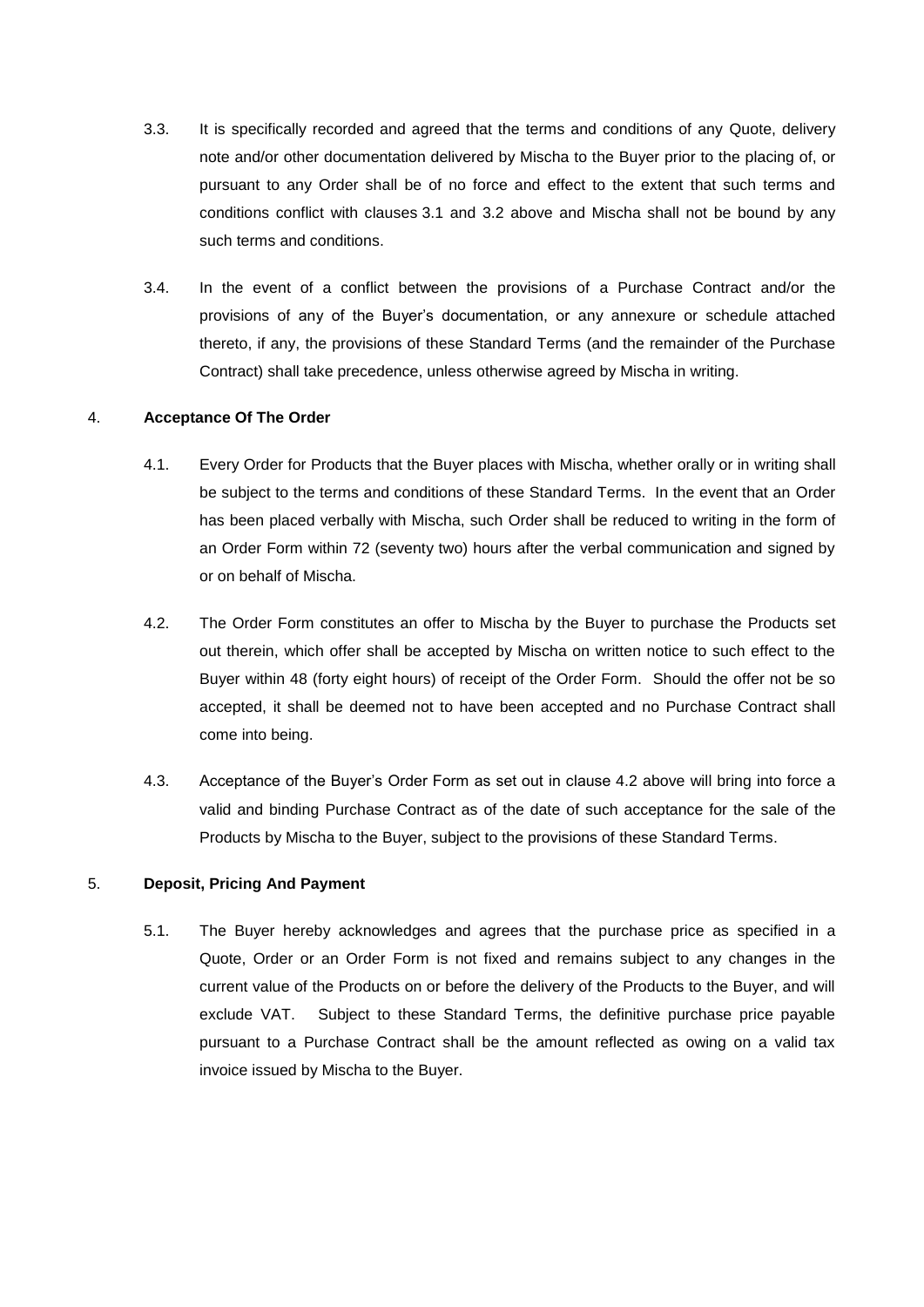- 5.2. The Buyer shall, simultaneously with acceptance of a Quote, furnishing of an Order or Order Form pay to Mischa a non-refundable deposit in an amount equal to 40% (forty percent) of the purchase price specified in such Quote, Order or an Order Form, or such other amount as may be reflected therein (the "**Deposit**"). Mischa shall have the right to apply the whole or a portion of the Deposit as part payment of the purchase price due in terms of a Purchase Contract.
- <span id="page-4-0"></span>5.3. In addition to clause [5.1,](#page-3-1) Mischa hereby reserves the right to amend and increase any costs contained in the Quote, Order or an Order Form, even after acceptance thereof. The purchase price for Products as reflected in a Purchase Contract will thus vary in the event of any adverse currency fluctuations, increases in government or statutory levies, increases in labour costs, and/or increases levied by third party service providers and/or suppliers.
- 5.4. Any revision in any of the Quote, Order, Order Form or Purchase Contract, as the case may be, will be communicated by Mischa to the Buyer and will be commensurate with the change in the currency exchange rates or the increase in the amounts payable (as contemplated in clause [5.3\)](#page-4-0), as the case may be. In the event of the Buyer disputing the quantum of such increase, such dispute shall be referred by either party forthwith to the accounting officer or auditor of Mischa for determination, who, in such determination, shall act as expert and not as arbitrator, and whose decision shall be final and binding on the Parties, and accordingly not subject to appeal.
- 5.5. The Buyer shall not be entitled to any right of set off in respect of the purchase price contained in an invoice in any nature and shall not withhold or defer payment of the purchase price for any reason whatsoever.
- 5.6. Mischa may cancel Purchase Contract at any time for any reason. In such circumstances Mischa will reimburse the reasonable and necessary costs actually incurred by the Buyer in relation to such cancellation, less the Deposit; provided that Mischa's liability in law to the Buyer shall not in any circumstance whatsoever exceed the amount of a Deposit, or the full purchase price payable under Purchase Contract, as the case may be, whichever is the lesser.
- 5.7. Unless otherwise agreed in writing by the Parties, all amounts due by the Buyer to Mischa shall be paid by the Buyer in South African currency within 30 (thirty) days of the date of an invoice without deduction or set-off, by way of an electronic transfer of funds into Mischa's bank account as set out in the Order Form, or such other bank account nominated by Mischa in writing for such purpose.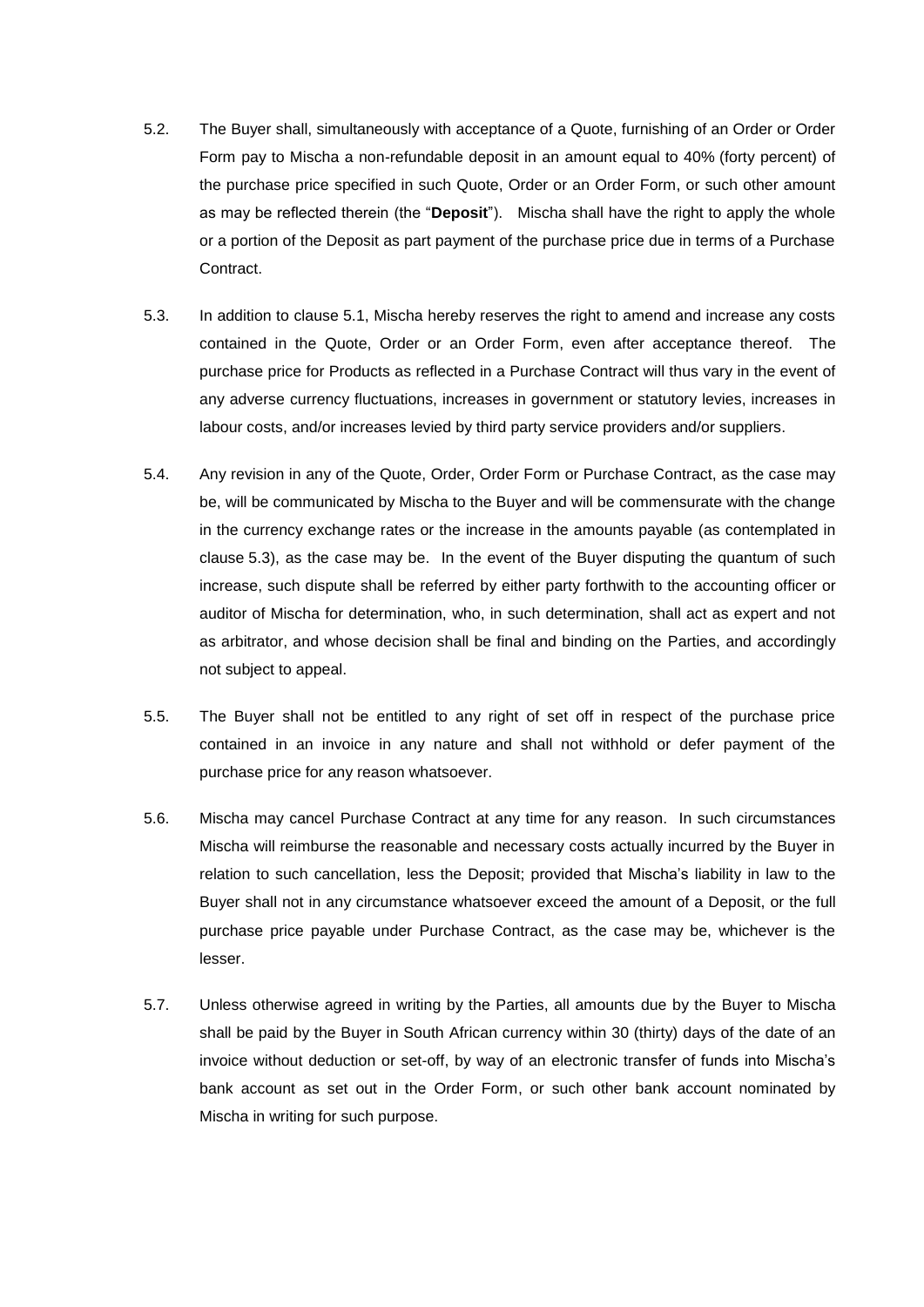5.8. **Without prejudice to the remedies of Mischa, if any amount owed by the Buyer is not paid on the due date thereof, such amount shall bear interest at a rate of 2% (two percent) above the Prime Rate calculated on a daily basis reckoned from the due date to the actual date of payment.**

## <span id="page-5-0"></span>6. **Delivery/Collection Of Products**

- 6.1. The intended date of delivery or collection of the Products as specified in a Purchase Contract is subject to applicable weather conditions. **The Buyer specifically acknowledges and agrees that Mischa will not be liable to the Buyer for any damage (or losses) of any nature whatsoever that the Buyer suffers, sustains or may incur as a result of Mischa's failure to provide the Products at all, or on such intended date of delivery/collection as a result of adverse weather conditions**.
- 6.2. Where Mischa agrees in writing to deliver the Products to the Buyer, such delivery shall be at the risk of the Buyer and the carrier or transporter shall be deemed to be the agent of the Buyer.
- 6.3. Unless Mischa agrees in writing that the costs of delivery are included in the price specified in the Order Form, Mischa shall be entitled to recover from the Buyer, in addition to the price specified, on demand all reasonable costs incurred in the delivery of the Products to the Buyer.
- 6.4. The Buyer shall furthermore be liable to Mischa for any additional costs incurred by Mischa including, but not limited to, storage costs, if any, if the Buyer delays in accepting delivery of the Products tendered by Mischa.
- 6.5. Time shall not be of the essence in respect of the delivery of the Products by Mischa to the Buyer. The date of delivery by Mischa is given in good faith and all reasonable efforts will be made to comply therewith. **Mischa will not be liable to the Buyer for any delay in delivery of the Products in any circumstances whatsoever**.
- 6.6. Mischa may deliver the Products in instalments and no failure of, or delay in delivery of any instalment, or any defect in the contents thereof, shall entitle the Buyer to treat the Purchase Contract and/or these Standard Terms as repudiated with regard to any remaining delivery instalments. If the Products are delivered in more than one batch, then the Purchase Contract (and these Standard Terms) will be divisible and each batch will be subject to a separate contract subject to the terms hereof.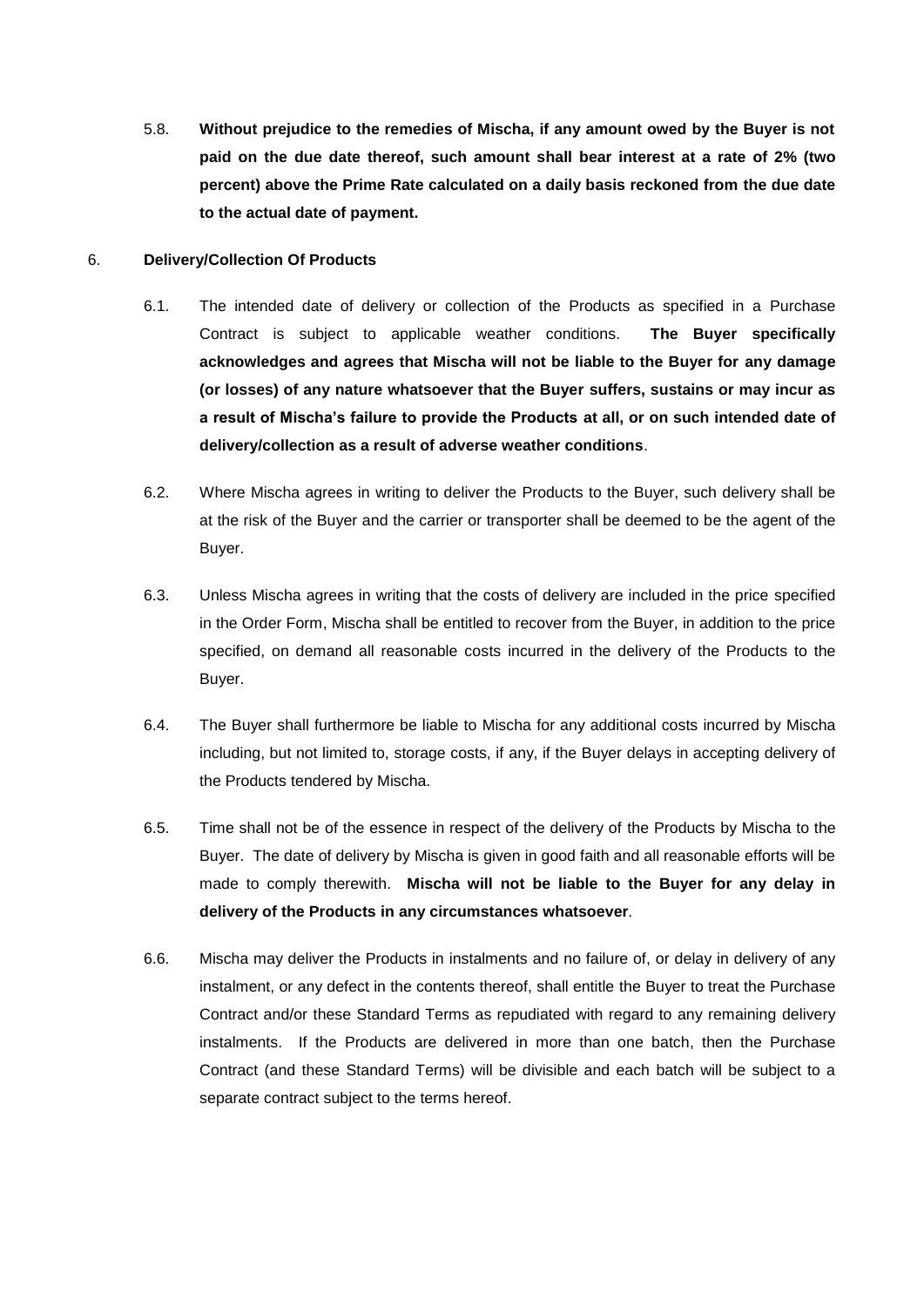## <span id="page-6-1"></span>7. **Risk and Ownership**

- 7.1. Ownership of the Products shall not pass to the Buyer until the full purchase price has been paid by the Buyer to Mischa.
- 7.2. The risk in and to the Products shall pass from Mischa to the Buyer on the date of delivery or collection thereof, as the case may be, notwithstanding the reservation of ownership therein.

# <span id="page-6-2"></span>8. **Limitation Of Liability**

- 8.1. **Subject to the CPA, the Buyer hereby waives any claim (of any nature whatever) it may have in law against Mischa arising from the Purchase Contract (and/or these Standard Terms) and/or the Products and/or Mischa's failure to comply with a Purchase Contract. In this regard, the Buyer hereby indemnifies and holds Mischa harmless against any and all claims of whatsoever nature and howsoever arising which may be made against Mischa by any third person arising from the re-sale or use by the Buyer of all Products, items, equipment, goods and/or apparatus sold by Mischa to the Buyer, including, without limitation, the infringement of any patent, registered design, registered trade mark or copyright, or the Products being defective or infected in any way.**
- 8.2. **The Buyer further indemnifies and holds Mischa harmless against any and all claims of whatsoever nature and howsoever arising which may be made against Mischa by the Buyer of all Products, items, equipment, goods and/or apparatus sold by Mischa to the Buyer, including, without limitation, the infringement of any patent, registered design, breeder's right, registered trade mark or copyright, or the Products being defective or infected in any way.**
- 8.3. **Mischa gives no warranty and makes no representation in respect of the Products save for the warranties and representations which Mischa is expressly obliged to give in respect of the Products under the CPA**.
- 8.4. **Save as expressly provided in these Standard Terms, all conditions, warranties or representations (express or implied) as to the quality, fitness, performance or otherwise in relation to the Products are expressly excluded**.
- <span id="page-6-0"></span>8.5. **Mischa shall not be liable for any defect in the Products by reason of faulty production, quality of raw materials or otherwise or for any shortfall in the delivery of the Products**, unless:
	- 8.5.1. the Buyer notifies Mischa in writing in respect of any shortfall of Products within 20 (twenty) Business Days from the date of delivery thereof; or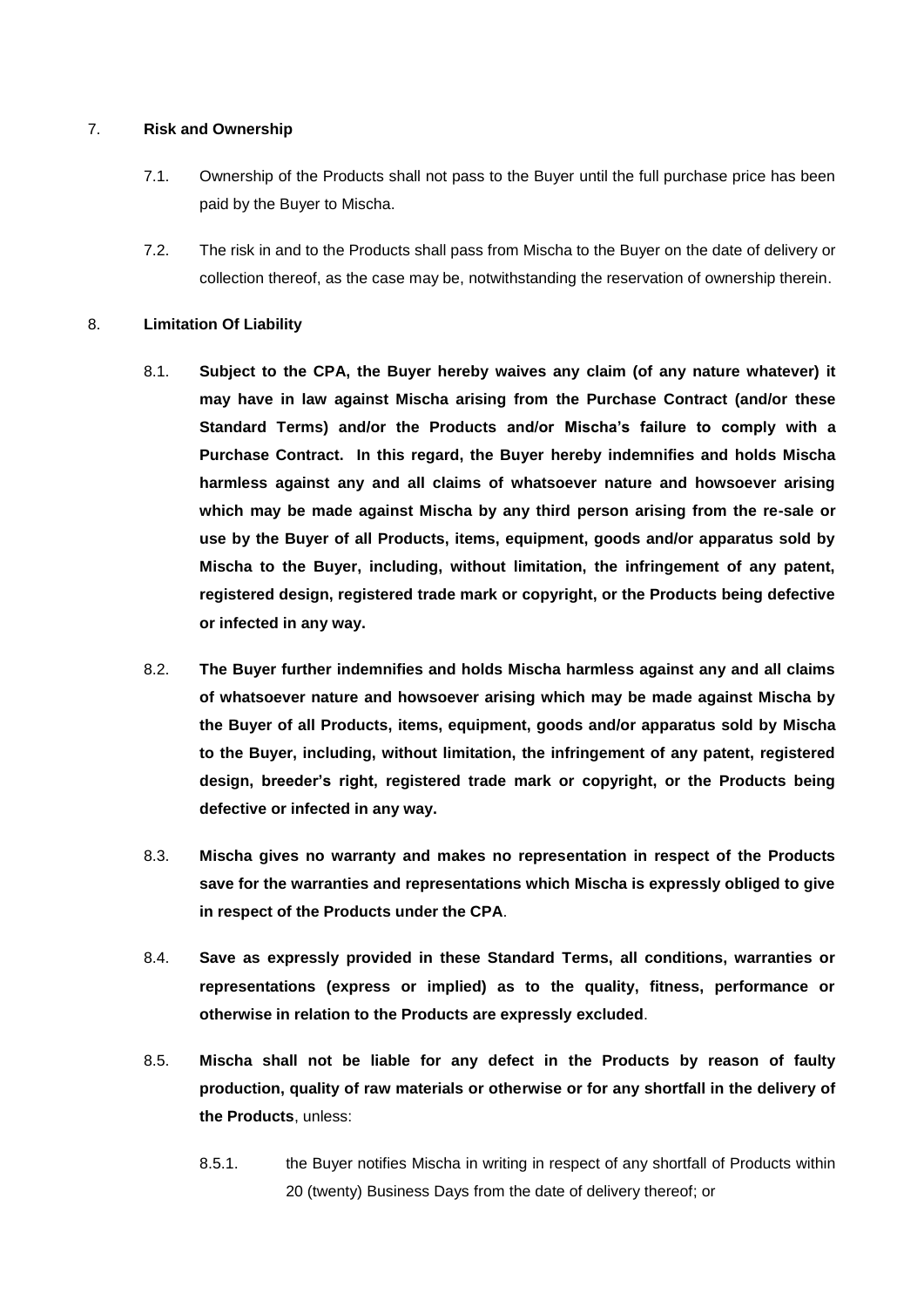- 8.5.2. the Buyer notifies Mischa in writing of any defect within 20 (twenty) Business Days from the date of delivery thereof; and
- 8.5.3. the Buyer establishes, to the reasonable satisfaction of Mischa, that such defect in the Products or shortfall in the delivery thereof does not arise out of any breach by the Buyer of the provisions of these Standard Terms or any other act or omission on the part of the Buyer or its employees, agents and representatives.
- 8.6. **Mischa shall not be liable to the Buyer for any indirect or consequential loss of whatsoever nature and whatsoever cause suffered or incurred by the Buyer**, including but not limited to any loss incurred due to any negligence on the part of Mischa, its members, employers, agents and/or representatives.
- 8.7. **If Mischa is liable in law for any defect or shortfall in the Products, Mischa's liability shall be limited at Mischa's discretion to**:
	- 8.7.1. supplying the Buyer with similar replacement Products (as determined in the reasonable discretion of Mischa); or
	- 8.7.2. refunding (whether in part or in full) the Buyer the price paid by the Buyer for the Products in question.
- 8.8. **Without limiting the provisions of clause [8.5 above,](#page-6-0) it is expressly recorded and agreed that the liability of Mischa arising out of any defect in the Products shall not, under any circumstances whatsoever, exceed the purchase price paid by the Buyer for the Products in terms of these Standard Terms.**
- 8.9. In addition to any other remedies of Mischa, Mischa shall be entitled to suspend the fulfilment of any Purchase Contract at any time if any event, occurrence, or happening of any nature whatever, beyond Mischa's control arises, such as non or reduced availability of raw materials, strikes, lock-outs, fire or any other act or event beyond Mischa's reasonable control which interferes with or prevents the manufacture, production or delivery of the Products. Mischa shall furthermore be entitled to cancel the relevant Purchase Contract if any of these events or happenings extend beyond a period of 60 (sixty) days, on written notice to the Buyer to such effect.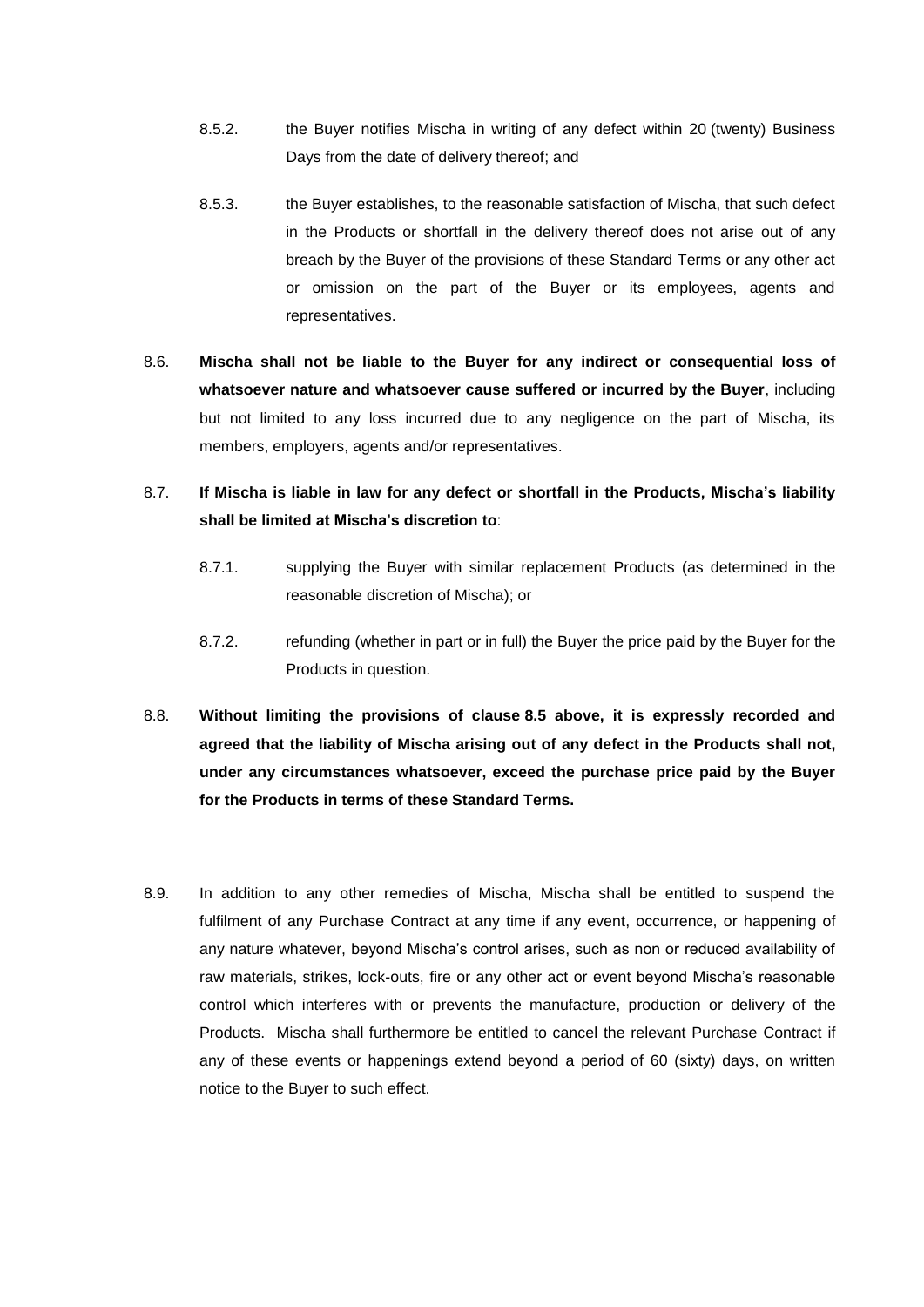8.10. **The Buyer hereby indemnifies and holds Mischa, its directors, shareholders, employees and consultants harmless against any claims, losses, costs and expenses incurred or suffered by any of Mischa, its directors, members, employees and/or consultants arising from any claim/s (of whatever nature) instituted by any third party in relation to or in connection with the Products, including but not limited any claims arising in respect of the on-sale of the Products by the Buyer to its clients.** 

## 9. **Breach And Cancellation**

- 9.1. Should:
	- 9.1.1. the Buyer commit any act of insolvency (as contemplated in the Insolvency Act, 1936), be wound up (whether provisionally or finally), undergo business rescue proceedings, enter into any arrangement or compromise with the general body of its creditors, be the subject of any resolution passed for its winding up or dissolution, or have a judgement given against it in any court of law which remains unsatisfied for a period of 10 (ten) days; or
	- 9.1.2. any amount owing by the Buyer to Mischa be overdue for a period exceeding 14 (fourteen) days whether under these Standard Terms or any other contract or for any other reason whatsoever; or
	- 9.1.3. the Buyer otherwise be in breach of these Standard Terms or any other contract entered into with Mischa and fail to remedy such breach within 14 (fourteen) days after receipt of written notice from Mischa requiring it to do so,

then, without prejudice to its other remedies, Mischa shall have the right by notice in writing to the Buyer to:

- 9.1.4. cancel the Purchase Contract in question and any other contract between Mischa and the Buyer;
- 9.1.5. suspend performance of all or any of its obligations under Purchase Contract or any other contract between Mischa and the Buyer; or
- 9.1.6. demand payment of all amounts owing by the Buyer to Mischa whether under these Standard Terms or any other contract between Mischa and the Buyer, whether or not then due and payable and which will immediately become due and payable on such demand.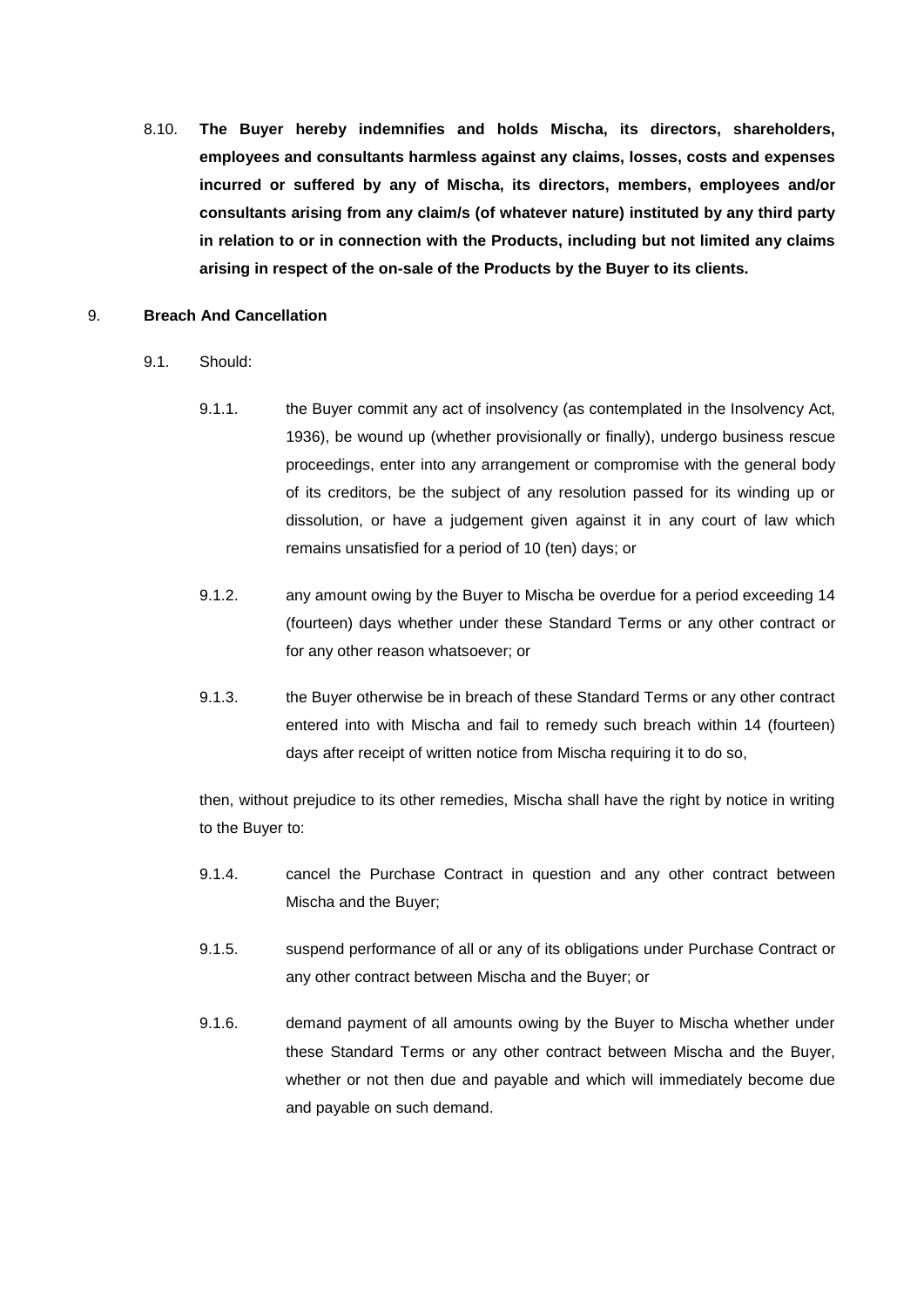## <span id="page-9-1"></span><span id="page-9-0"></span>10. **Dispute Resolution, Negotiation, Mediation Then Arbitration**

- 10.1. Should any dispute, disagreement or claim arise between the Parties ("**the dispute**") in connection with a Purchase Contract, these Standard Terms, or otherwise the Parties shall endeavour to resolve the dispute by negotiation. This entails one of the Parties inviting the other in writing to meet and to attempt in good faith to resolve the dispute within 7 (seven) days from date of written invitation to do so.
- 10.2. If the dispute has not been resolved by such negotiation within 7 (seven) days of the date of the delivery of the written invitation referred to in clause [10.1](#page-9-0) above, then the Parties shall submit the dispute to arbitration in accordance with the commercial rules of the Arbitration Foundation of Southern Africa NPC ("**AFSA**").
- 10.3. An arbitrator/s shall be appointed by AFSA. The decision of the arbitrator/s shall, in the absence of a manifest error or fraud, be final and binding on the Parties and will be given effect to and may be made an order of court.
- 10.4. Unless otherwise agreed in writing by both Parties, any such negotiation or arbitration shall be held in Cape Town.
- 10.5. Nothing in this clause [10](#page-9-1) shall preclude either Party from seeking an interim or urgent relief from a court of competent jurisdiction.

# 11. **Governing Law**

These Standard Terms shall be governed by and interpreted under the laws of the Republic of South Africa.

# 12. **Proceedings**

- 12.1. Subject to the provisions of the CPA, Mischa shall be entitled to institute any proceedings against the Buyer in any Magistrate's Court having jurisdiction over it, even though the cause of action or the amount claimed is beyond the jurisdiction of that Court.
- 12.2. In the event of Mischa instructing its attorneys to recover monies from the Buyer, the Buyer shall be liable for and shall pay all legal costs incurred by Mischa on an attorney/client scale inclusive of collection commission.

# 13. **Cession And Assignment**

13.1. The Buyer shall not be entitled to cede, assign or delegate any of its rights or obligations under these Standard Terms without the prior written consent of Mischa.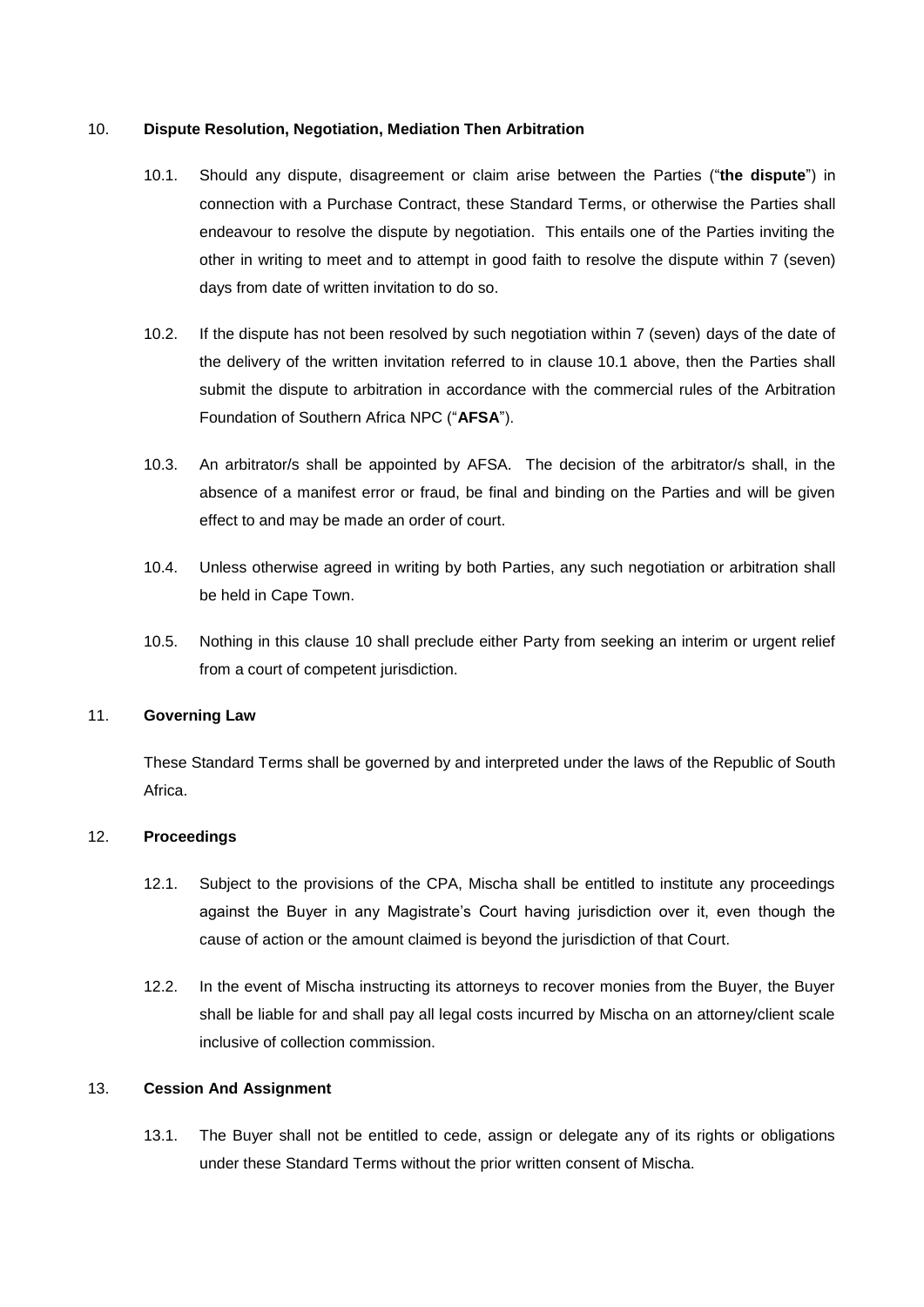13.2. Mischa shall be entitled to cede, assign or delegate any of its rights or obligations under these Standard Terms to any other party (ies) on written notice to the Buyer to such effect.

#### 14. **Notices And Domicilium**

- 14.1. Each of the Parties choose as their *domicilium citandi et executandi* ("**domicilium**") for the purposes of the giving of any notice, the serving of any legal process and for any other purposes arising from these Standard Terms at their respective addresses as set out in the Order Form.
- 14.2. Each of the Parties shall be entitled from time to time, by written notice to the other to vary its domicilium to any other address which is not a post office box or *poste restante*.
- 14.3. Any notice given and any payment made by a Party to the other ("**the addressee**") which:
	- 14.3.1. is delivered by hand during the normal business hours of the addressee at the addressee's domicilium for the time being shall be presumed, unless the contrary is proved by the addressee, to have been received by the addressee at the time of delivery;
	- 14.3.2. is posted by prepaid registered post from an address within the Republic of South Africa to the addressee at the addressee's domicilium for the time being shall be presumed, unless the contrary is proved by the addressee, to have been received by the addressee on the fourteenth day after the date of posting.
- 14.4. Where, in terms of these Terms and Conditions any communication is required to be in writing, the term "**writing**" shall include communications by telefax and/or e-mail correspondence shall, unless the contrary is proved by the addressee, be deemed to have been received by the addressee one hour after the time of transmission.
- 14.5. Notwithstanding anything to the contrary contained herein, a written notice actually received by a Party shall be an adequate written notice or communication to such Party notwithstanding that it was not sent or delivered at its chosen domicilium.

# 15. **General**

15.1. **No alteration, cancellation, variation of, or addition hereto (of any nature) shall be of any force or effect unless reduced to writing and signed by both Parties.**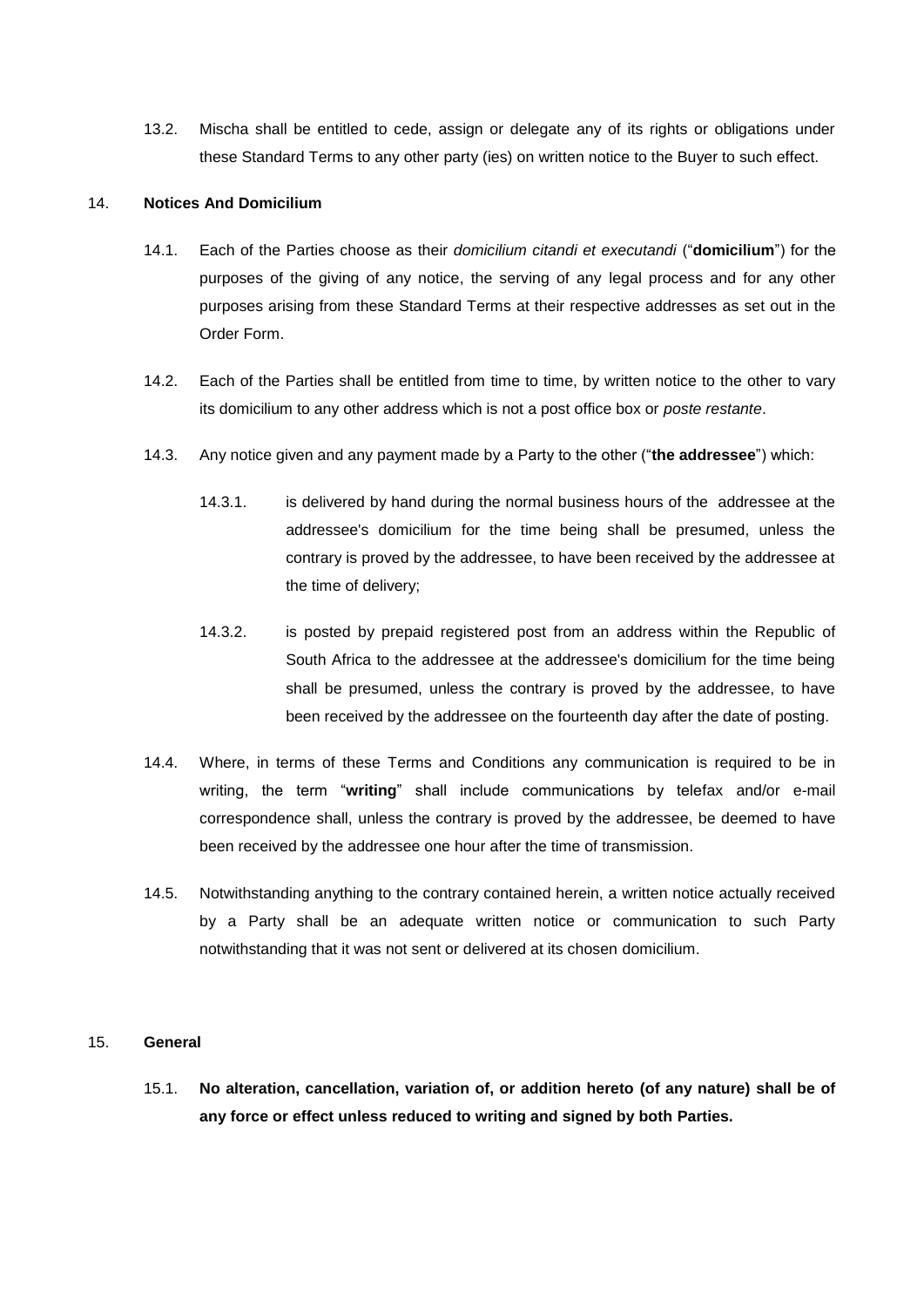- 15.2. Notwithstanding any express or implied provisions of these terms and conditions to the contrary, or any latitude or extension of time which may be allowed by Mischa in respect of any matter or thing that the Buyer is bound to perform or observe in terms hereof, shall not under any circumstances be deemed to be a waiver by Mischa of its rights. Mischa is entitled at any time, and without notice, notwithstanding the said indulgence to require strict and punctual compliance with each and every provision or term hereof.
- 15.3. If any provision of these Standard Terms is held by any competent authority to be invalid or unenforceable in whole or in part, then, to the extent of the invalidity or unenforceability, such provision shall be severable from the remaining provisions and the remaining provisions shall continue to be of full effect.
- 15.4. Each provision contained herein is severable, the one from the other, and, if at any time any provision is or becomes or is found to be illegal, invalid, defective or unenforceable for any reason by any competent court, the remaining provisions shall be of full force and effect and shall continue to be of full force and effect.

# **NOTICE: CONSUMER PROTECTION ACT**

- 16. If these Standard Terms, the Purchase Contract and/or any Products provided hereunder are regulated by the CPA, it is not intended that any provision of this document contravenes any provision of the CPA and therefore all provisions of this document must be treated as being qualified to the extent necessary, to ensure that the provisions of the CPA are complied with.
- 17. No provision of these Standard Terms does or purports to limit or exempt Mischa from any liability for any loss directly or indirectly attributable to its gross negligence or wilful default or that of any employee, agent, or any other person acting for or controlled by it to the extent that the law does not allow this, and no provision of this document requires the Buyer to assume risk or liability for this kind of loss to the extent that the law does not allow this.

## 18. **Please note that**:

- 18.1. Paragraphs [6,](#page-5-0) [7](#page-6-1) and [8](#page-6-2) limits and exclude obligations, liabilities and legal responsibilities which Mischa may have towards the Buyer and also limit and exclude the Buyer's rights and remedies and place various risks, liabilities, obligations and legal responsibilities on it;
- 18.2. paragraphs [3,](#page-2-2) [4](#page-3-2) and [6](#page-5-0) contains an assumption of risk by the Buyer and may limit the Buyer's rights and remedies to claim against Mischa;